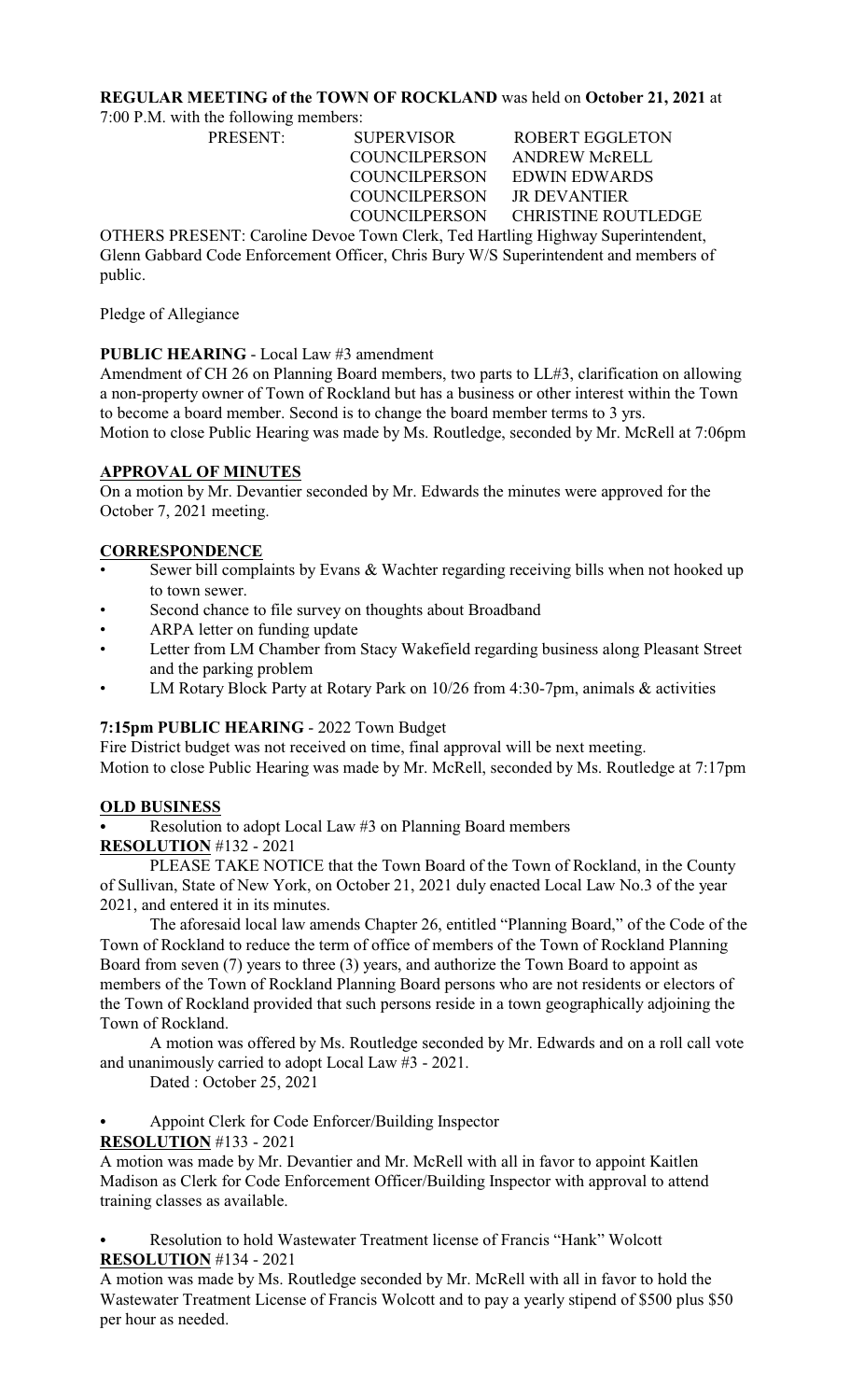## **REGULAR MEETING of TOWN OF ROCKLAND October 21, 2021 cont' pg***.2*

- Fire Department False Alarm issue would like to look into establishing a fine system for repetitive alarm calls to same location.
- Parking lot agreement with Roscoe Fire Department for snow removal

#### **NEW BUSINESS**

Resolution to appoint Jennifer Grossman as Planning Board member **RESOLUTION** #135 - 2021

A motion was made by Ms. Routledge seconded by Mr. Edwards with all in favor to appoint Jennifer Grossman to the Planning Board.

Resolution for Budget Modification RR Water District

**RESOLUTION** #136 - 2021

**WHEREAS** the 2021 Budget requires modification, now therefore be it **RESOLVED** that the RRW District Fund entries be authorized:<br>FROM: 8340 2 \$1,000

**FROM**: 8340.2 \$1,000 **TO**: 8340.4 \$1,000 **TOTAL**: \$1,000

The motion to accept this resolution was made by Mr. Devantier and seconded by Mr. McRell and unanimously carried.

Resolution to order Hydrants for repairs

#### **RESOLUTION** #137 - 2021

A motion was made by Mr. McRell seconded by Mr. Edwards to authorize the Water District to order hydrants totaling approximately \$8,000.

### Resolution for LM Wastewater Treatment SPDES Schedule

# **RESOLUTION** #138 - 2021

 WHEREAS the Livingston Manor Wastewater Treatment Plant is under a NYS DEC SPDES compliance schedule to add a disinfection system (the "Project") to the plant's existing treatment process, and

 WHEREAS the engineer to the town has prepared a map plan and report for the Project which, in part, identifies a preferred disinfection treatment process and related costs.

 NOW THEREFORE BE IT RESOLVED that the Town of Rockland Supervisor is hereby authorized to submit a Water Infrastructure Improvement Act Grant (WIIA) application, as administered by the NYS EFC, to help defray the cost of the Project to users of the Livingston Manor Sewer District.

 A motion was made by Mr. Devantier, seconded by Ms. Routledge with all in favor to submit WIIA Grant

Resolution for Roscoe Wastewater Treatment SPDES Schedule **RESOLUTION** #139 - 2021

 WHEREAS the Roscoe Wastewater Treatment Plant is under a NYS DEC SPDES compliance schedule to add a disinfection system (the "Project") to the plant's existing treatment process, and

 WHEREAS the engineer to the town has prepared a map plan and report for the Project which, in part, identifies a preferred disinfection treatment process and related costs.

 NOW THEREFORE BE IT RESOLVED that the Town of Rockland Supervisor is hereby authorized to submit a Water Infrastructure Improvement Act Grant (WIIA) application, as administered by the NYS EFC, to help defray the cost of the Project to users of the Roscoe Sewer District.

 A motion was made by Ms. Routledge seconded by Mr. Devantier with all in favor to submit WIIA Grant.

Resolution to Allow Payment Plan Yovanni Feliz

#### **RESOLUTION** #140 - 2021

A motion was made by Ms. Routledge seconded by Mr. Devantier with all in favor to allow a payment plan over a period of 6 months and remove penalties on water bill due to legislation that went in effect earlier in year.

- Myrna Perez Water bill revision request, no leak detected, request denied without proof
- Scott Lewis sent letter regarding Street Light request for Creamery Rd due to dangerous limited visibility
- IT Rich Gregory retiring by Dec. 31, Lorne Greene through SC shared services will contact him to make transitions